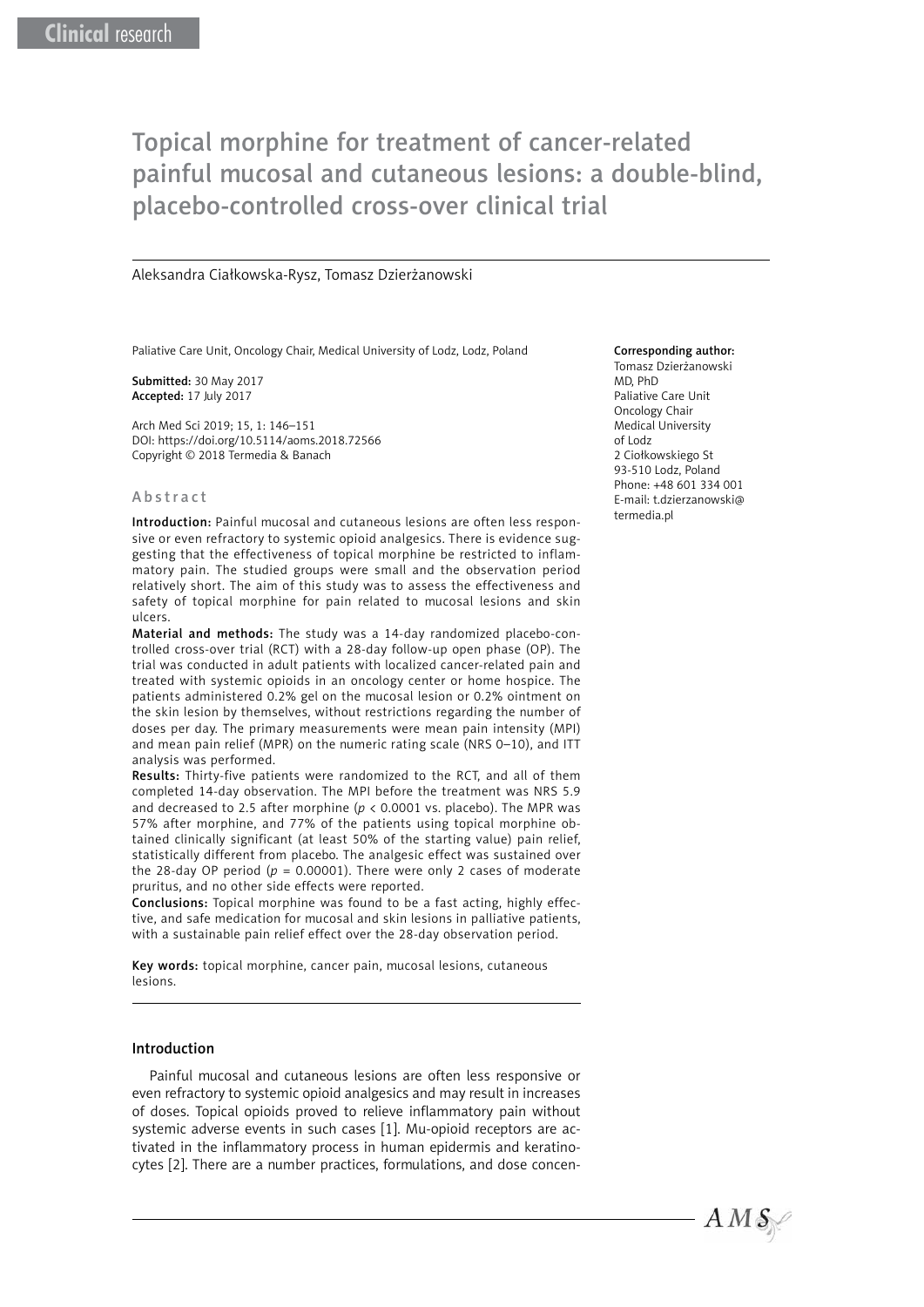trations of the topical preparations [3]. There has also been growing evidence since the 1990s that they are efficient and safe in acute and chronic pain conditions. However, their use remains unpopular so far [4].

The use of topical morphine seems to be restricted to inflammatory pain. In a randomized controlled trial, topical morphine sulfate was found not to be as effective when used for the pain associated with superficial burns as when used for the pain associated with chronic inflammatory wounds [5]. It did not relieve pain either during topical photodynamic therapy or in sunburn wounds [6]. Neuropathic cancer pain does not respond to topical morphine [7]. In a short randomized, placebo-controlled, crossover study of topically applied morphine as a treatment for painful leg ulcers, there was a statistically significant difference only 2 h after dressing on the first treatment occasion [8]. In another trial the duration of pain relief after morphine mouthwash in patients with radiotherapy- and chemotherapy-induced oral mucositis was around 120 min [9].

The aim of this study was to assess the effectiveness and safety of topical morphine for the treatment of pain caused by mucosal lesions (0.2% hydrogel) and skin ulcers (0.2% ointment) in comparison to placebo in adult cancer patients treated with systemic opioids. The patients administered the gel or the ointment on the lesion by themselves, without restrictions regarding the number of doses per day. The hydrogel and the ointment were prepared in the hospital pharmacy according to the following prescriptions:

Morphine ointment 0.2%:

| Rp: | Morphine sulfate | 0.2 g            |
|-----|------------------|------------------|
|     | Glycerol         | 3.0 <sub>g</sub> |
|     | Eucerin          | up to $100.0 g$  |
|     | Mix f. ung.      |                  |

Morphine gel 0.2%:

| Rp: | Part A                     |                   |
|-----|----------------------------|-------------------|
|     | Carbopol® 940 NF Polymer   | 2.0 <sub>g</sub>  |
|     | Aq. dest.                  | 45.0 g            |
|     | Mix                        |                   |
|     | Part B                     |                   |
|     | Morphine sulfate           | $0.2$ g           |
|     | Triethanolamine            | 12.8 <sub>g</sub> |
|     | Aq. dest.                  | 40.0 g            |
|     | Mix f. gel                 |                   |
|     | Mix parts A and B, f. gel. |                   |

The prescriptions were worked out based on the results of a detailed study on the effect of cross-linking based on the properties of hydrogels with Carbopol and on pharmaceutical availability of morphine sulfate [10].

# Material and methods

The study consisted of two phases: a 14-day randomized placebo-controlled cross-over trial and a 28-day follow-up open trial.

- The inclusion criteria were:
- 1. Adults (18 years and more).
- 2. Signed informed consent.
- 3. Localized cancer-related pain of the intensity at least NRS 4.
- 4. Systemic opioid or non-opioid analgesic doses stable for the past 7 days.

The exclusion criteria were:

- 1. Chemotherapy or radiotherapy in the past 1 month before the study.
- 2. Local skin or mucosa infection.
- 3. Local irritation or other side effects related to application of the gel. However, if mild adverse effects appeared during the treatment, the study continued on the patient's request.

The patients were randomized using computer-generated randomization numbers.

The randomized double-blinded cross-over study lasted 14 days. On day 0, after providing written consent, patients were recruited and randomized (computer generated random sequence) to two subgroups: treated with morphine first (group M) and receiving placebo first (group P). After 7 days there was a switch of treatment.

The assessment of pain intensity was performed on days 0, 7 and 14.

The patients were offered to continue the treatment in an open phase and received morphine for the next 28 days. The aim of the open phase was to assess the sustainability of the analgesic effect of the topical treatment and to register late side effects. The pain intensity was assessed on day 28. As a starting pain intensity score, we assumed the value on day 7 in group M and day 14 in group P.

The primary outcome measures for the randomized study were:

- 1. Pain intensity in subgroups treated with morphine versus placebo, on the numeric rating scale (0–10) (NRS). The assessment took place on days 7 and 14.
- 2. Pain relief (the difference between the starting NRS value and the values after morphine treatment and placebo). A positive value means a decrease in pain intensity.

The secondary measure was pain intensity on day 42 (28 of the open phase) versus the starting value. The starting value was pain intensity after morphine administration assessed on day 7 in the M subgroup and day 14 in the P subgroup. The intention was to test the sustainability of the analgesic effect.

On the final day (14) of the randomized study, the patients were assessed and proposed to continue the treatment with the gel containing the ac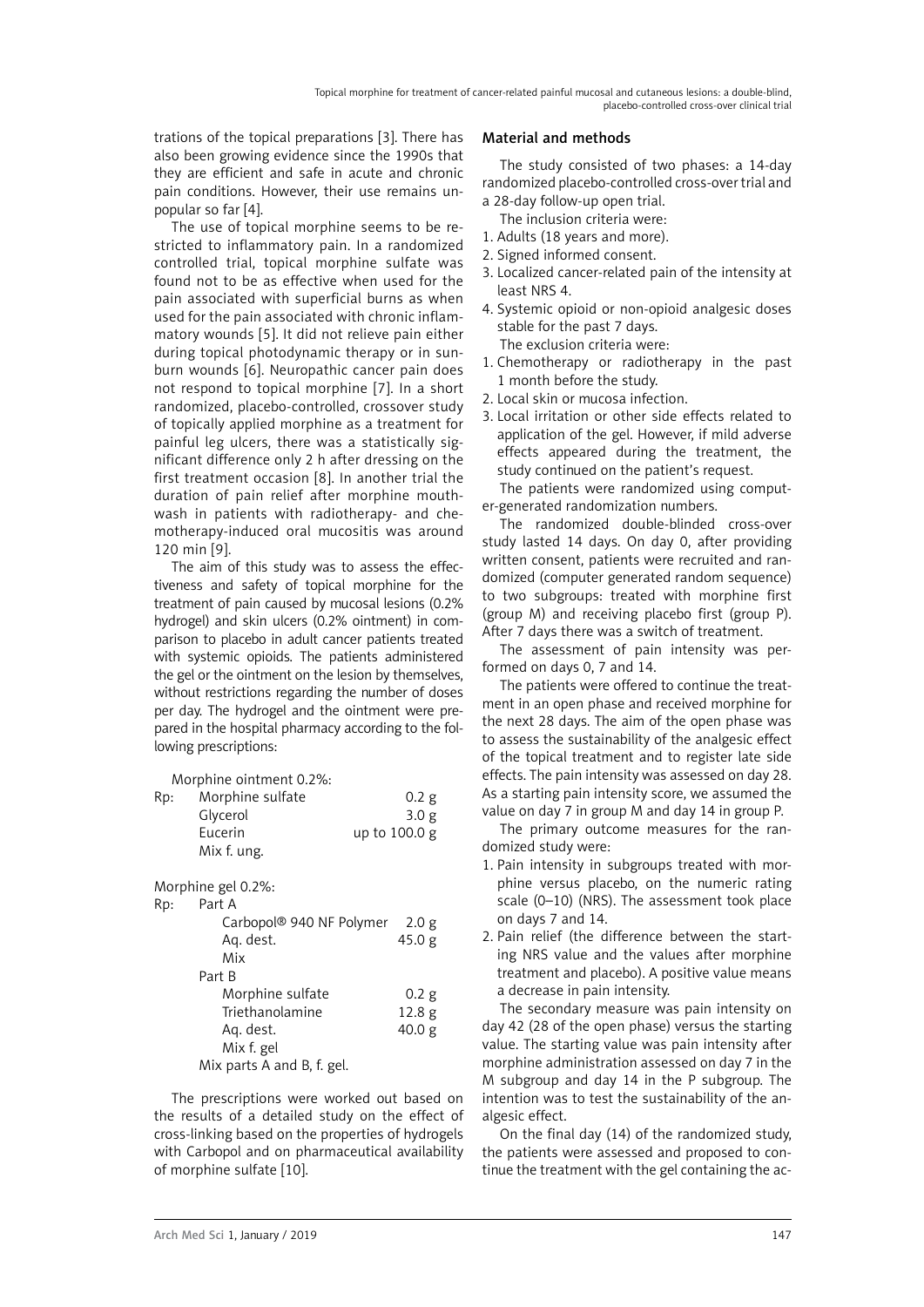tive agent. In the case of side effects, the patients were not included in the open phase.

The measures for the open study were:

1. The number and severity of side effects.

2. The sustainability of the analgesic effect over a 28-day period, counted as the difference between the starting value (after morphine treatment assessed appropriately on day 7 or 14 of the randomized study) and the final value on day 28 of the open phase). No statistical difference proves the sustainability of the treatment.

The trial was conducted in Stowarzyszenie Hospicjum Łódzkie (hospice) in 2009–2013 in Lodz. The ethical committee of the Medical University of Lodz approved the study (decision RNN/194/06/ KE of Nov. 28, 2006).

# Statistical analysis

McNemar's test was used to compare proportions of nominal data between subgroups (men-women, young-old). The Wilcoxon signedrank test was used to compare pain relief after

Table I. Characteristics of the studied population

| Parameter                                                | Value           |
|----------------------------------------------------------|-----------------|
| Total number of patients:                                | 35              |
| Women                                                    | 22              |
| Average age [years]                                      | 61.6            |
| Primary diagnosis:                                       | Patients        |
| C53 cervix                                               | 8               |
| C50 breast                                               | 8               |
| C20 rectum                                               | 5               |
| C32 larynx                                               | 3               |
| C43 melanoma                                             | 3               |
| C80 prime focus unknown                                  | $\overline{2}$  |
| C05 palate                                               | $\overline{2}$  |
| C82 lymphoma, C 44 skin, C34 lung,<br>C08 salivary gland | $1$ (each)      |
| Region affected by pain                                  | <b>Patients</b> |
| Crotch                                                   | 8               |
| Chest                                                    | 6               |
| Sacrum                                                   | 5               |
| Anus                                                     | 5               |
| Neck                                                     | 3               |
| Parotid region                                           | $\overline{2}$  |
| <b>Back</b>                                              | $\overline{2}$  |
| Submandibular region, shin, nose, trunk                  | $1$ (each)      |

morphine versus placebo treatment. The Kruskal-Wallis one-way analysis of variance was applied for the analysis of pain intensity. *P*-values less than 0.05 were considered statistically significant.

The estimated sample size with the statistical power of 80% was 10 patients. However, due to the intention of long-term observation in the open phase, the planned number of studied patients was 25.

The intention-to-treat (ITT) approach was used to avoid the bias associated with the non-random loss of participants

# Results

# Characteristics of population

Thirty-five patients were included in the study, signed written consent and underwent randomization. There were no exclusions during the treatment period, and all the patients completed the trial. The characteristics of the studied population regarding primary diagnosis and region affected by pain are presented in Table I. Twenty-two (63%) patients had skin lesions and the rest (37%) both mucositis and skin lesions.

There were 17 patients in group M (morphine first) and 18 in group P (placebo first). The average age was 61.1 and 62.1 years respectively, and the number of women in each subgroup was 11. The groups did not differ statistically from each other in terms of sex ( $p = 0.83$ ; McNemar's test) and age (*p* = 0.84; *t*-test). There was no difference in the number of patients treated with weak and strong systemic opioids between the groups either (*p* = 0.51; Kruskal-Wallis test).

On day 14 of the randomized cross-over study, 33 patients entered the 28-day long open study phase, with the active topical treatment.

The flow of the patients and the pain intensity results are presented in Figure 1.

# Pain intensity

The mean pain intensity (MPI) on day 0 was 5.9 (95% CI: 5.1–6.7; range: 4– 8) on the NRS (0–10) in both P and M subgroups ( $p = 0.99$ ), with no difference between patients receiving systemic opioid treatment and non-opioid analgesics.

On day 7, the MPI was 4.6 (95% CI: 3.3–5.9) and 2.5 (95% CI: 1.6–3.3) in P and M subgroups respectively. On day 14, the MPI was 2.5 (95% CI: 1.6–3.4) and 5.2 (95% CI: 4.4–6.1) in P and M subgroups respectively (Figure 2). The differences were statistically significant (*p* < 0.0001).

# Pain relief

On the days 7 and 14 pain intensity was reassessed in each patient. The mean pain relief was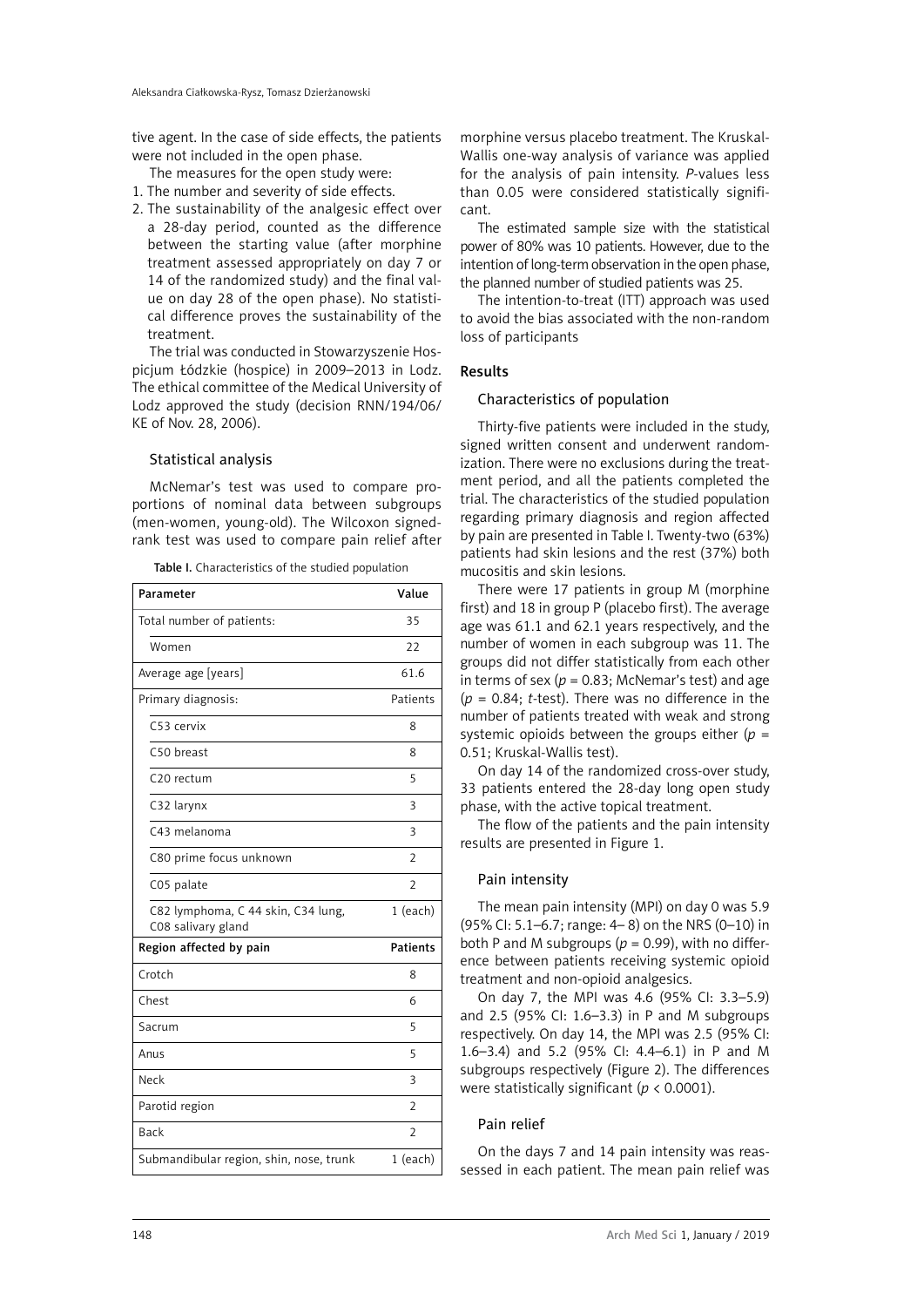Topical morphine for treatment of cancer-related painful mucosal and cutaneous lesions: a double-blind, placebo-controlled cross-over clinical trial



Figure 1. Flow of the trial

57% (range: 40–100%) after morphine treatment and 16% (range: 0–50%) after placebo (Figure 3), and there was a statistically significant difference between the treatments in favor of morphine ( $p =$ 0.0000004 in the Wilcoxon T test). Twenty-seven (77%) patients using topical morphine obtained clinically significant (at least 50% of the starting value) pain relief. Significant pain relief on day 7 was observed in 76% (14) and 17% (3) of patients receiving morphine and placebo respectively (number needed to treat 1.67).

The difference for morphine versus placebo was also statistically significant in all subgroups of systemic treatment (non-opioid, weak opioid and strong opioid subgroups). There was no difference in pain relief after morphine between these subgroups ( $p = 0.86$ ).

# Sustainability of pain relief

In subgroup M, the MPI was 5.2 (95% CI: 4.4– 6.1) on the NRS (0–10) on day 0 and 2.3 (95% CI: 1.6–3.7) on day 28 of the open phase. The improvement was expected, as in this group the treatment with topical morphine was restarted.

In subgroup P, the MPI was 2.5 (95% CI: 1.6– 3.4) and 2.4 (95% CI: 1.7–3.7) on days 0 and 28 respectively.



→ Placebo first 7 days - → Morphine first 7 days

Figure 2. Mean pain intensity during cross-over phase (95% confidence intervals)



Figure 3. Pain relief after 7 days of topical morphine administration

In the whole group, the mean pain intensity on day 28 of the open phase was 2.3 (95% CI: 1.6– 3.5) on the NRS (0–10) and was significantly lower than the starting value ( $p = 0.00001$ ). It did not differ from the starting value on the last day of active treatment (NRS 2.5; *p* = 0.068).

# Safety

All 35 patients completed the 14-day study. The only side effect was moderate pruritus that was reported by 2 patients on day 14 and was related to the administration of topical morphine. Both the patients decided not to enter the open study phase. No side effects were reported in the 28-day open study phase. No systemic side effects were reported in either phase of the trial.

# Discussion

This study aimed to assess the effectiveness of topically administered morphine strictly in cancer-related painful mucosal and cutaneous lesions. In one randomized, double-blind, placebo-controlled, crossover pilot study of 5 patients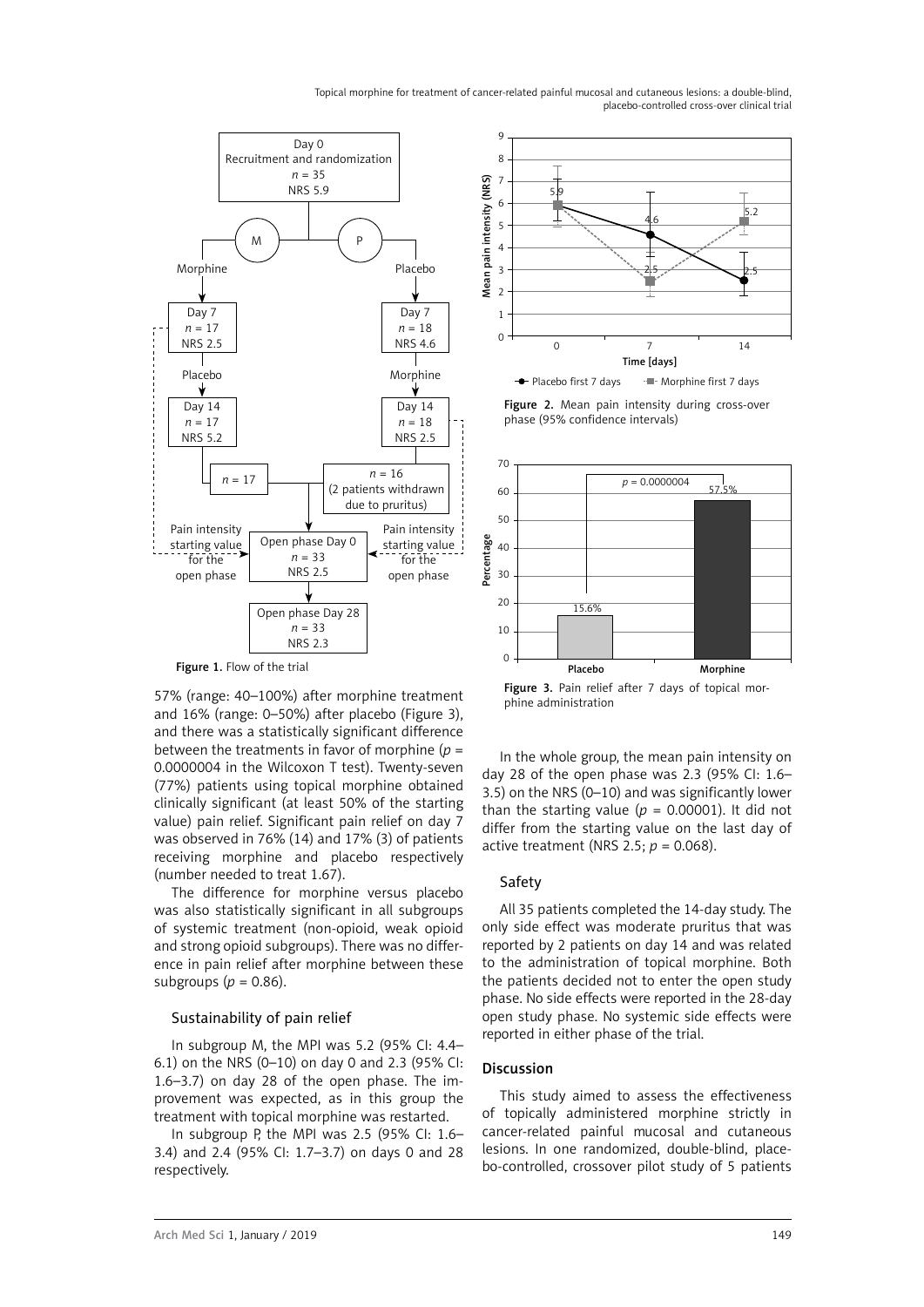with painful sacral sores, morphine applied topically to painful ulcers was found to be an effective and well-tolerated method of analgesia, and was not associated with systemic adverse effects [11]. Similar effects were observed in a 48-hour observation of 16 patients with bedsores and cancer sores [12]. There are also some case reports and trials with small numbers of patients on the effectiveness of diamorphine [13, 14]. In a study with 13 palliative care patients diamorphine was found to be an effective treatment for pain caused by stage II or III pressure ulcers, and as safe as placebo, but a larger study was supposed to be performed to confirm these results [15].

In this randomized, double-blind, placebo-controlled, crossover trial, 35 patients were enrolled and finished the study. Its incremental advantage seems to be the assessment of both skin and mucosal lesions and much bigger studied group, compared to the previous evidence. Mucosal lesions are infrequent but refractory to systemic analgesia, painful conditions. 0.2% ointment for skin ulcers and 0.2% hydrogel on mucosa were found to be simple and unproblematic for the patients to use. The studied group seems to be typical for the palliative care population.

The number of patients enrolled in the study exceeded that planned to ensure the statistical power of the trial. The subgroups did not differ from each other. In these terms, the trial met the expectations of the authors.

The mean pain intensity at the starting day was NRS 5.9, regardless of whether the systemic opioid treatment was provided or not. Both ointment and hydrogel were found to be efficient, and the end mean pain intensity of NRS 2.5 (not exceeding NRS 4) was not only statistically significant but also an excellent clinical response.

The effect remained unchanged or even slightly improved over the next 28 days of the open-label trial. Intentionally we compared the end day effect to the value on the last day of the active treatment. It is probably the first long-term observation of topical opioid agents in cancer patients. The sustainability of the effect might be the result of a proper and uncomplicated way of administration. However, the daily dose of the medication was not tracked in the study, and the patients were allowed to use it as frequently as necessary, by covering all the painful lesions. Even though topical morphine appeared to be well tolerated, 2 patients ended the observation on the 14<sup>th</sup> day due to moderate itching. However, they were discouraged from entering the treatment in the open-label phase by the investigator.

The pain relief not only was a long-lasting effect but also it appeared quickly. Seventy-six percent of patients treated with morphine reported clinically significant (50%) pain relief on day 7, versus 17%

of the control group. The number needed to treat of 1.67 on day 7 proves the high effectiveness of topical morphine.

The concentration of morphine was 0.2% both in the ointment and in the hydrogel in this study. Different concentrations have been investigated with success by other researchers (up to 2%) [16].

A limitation of this study is the lack of information on morphine daily dose administered topically and the reference to the systemically administered opioid doses. Although this is probably the largest study on topically administered morphine, it is still too small to perform a multivariable analysis as well.

In conclusion, topical morphine was found to be a fast acting, highly effective, and safe medication for mucosal and skin lesions in palliative patients, with a sustainable pain relief effect over the long-term observation period.

## Acknowledgments

This research received no specific grant from any funding agency, public or commercial, or from non-profit sectors, and was fully covered by the University. We declare no financial relationship with any organizations or industry.

# Conflict of interest

The authors declare no conflict of interest.

## References

- 1. Stein C. Peripheral mechanisms of opioid analgesia. Anesth Analg 1993; 76: 182-91.
- 2. Bigliardi PL, Bigliardi-Qi M, Buechner S, Rufli T. Expression of mu-opiate receptor in human epidermis and keratinocytes. J Invest Dermatol 1998; 111: 297-301.
- 3. Graham T, Grocott P, Probst S, Wanklyn S, Dawson J, Gethin G. How are topical opioids used to manage painful cutaneous lesions in palliative care? A critical review. Pain 2013; 154: 1920-8.
- 4. Stein C. The control of pain in peripheral tissue by opioids. N Engl J Med 1995; 332: 1685-90.
- 5. Welling A. A randomised controlled trial to test the analgesic efficacy of topical morphine on minor superficial and partial thickness burns in accident and emergency departments. Emerg Med J 2007; 24: 408-12.
- 6. Draxler J, Schuch M, Paul A, et al. Topical application of morphine and buprenorphine gel has no effect in the sunburn model [German]. Schmerz 2008; 22: 571-4.
- 7. Mercadante S, Portenoy RK. Opioid poorly-responsive cancer pain. Part 1: clinical considerations. J Pain Symptom Manage 2001; 21: 144-50.
- 8. Bastami S, Frödin T, Ahlner J, Uppugunduri S. Topical morphine gel in the treatment of painful leg ulcers, a double-blind, placebo-controlled clinical trial: a pilot study. Int Wound J 2012; 9: 419-27.
- 9. Vayne-Bossert P, Escher M, de Vautibault CG, et al. Effect of topical morphine (mouthwash) on oral pain due to chemotherapy- and/or radiotherapy-induced mucositis: a randomized double-blinded study. J Palliat Med 2010; 13: 125-8.